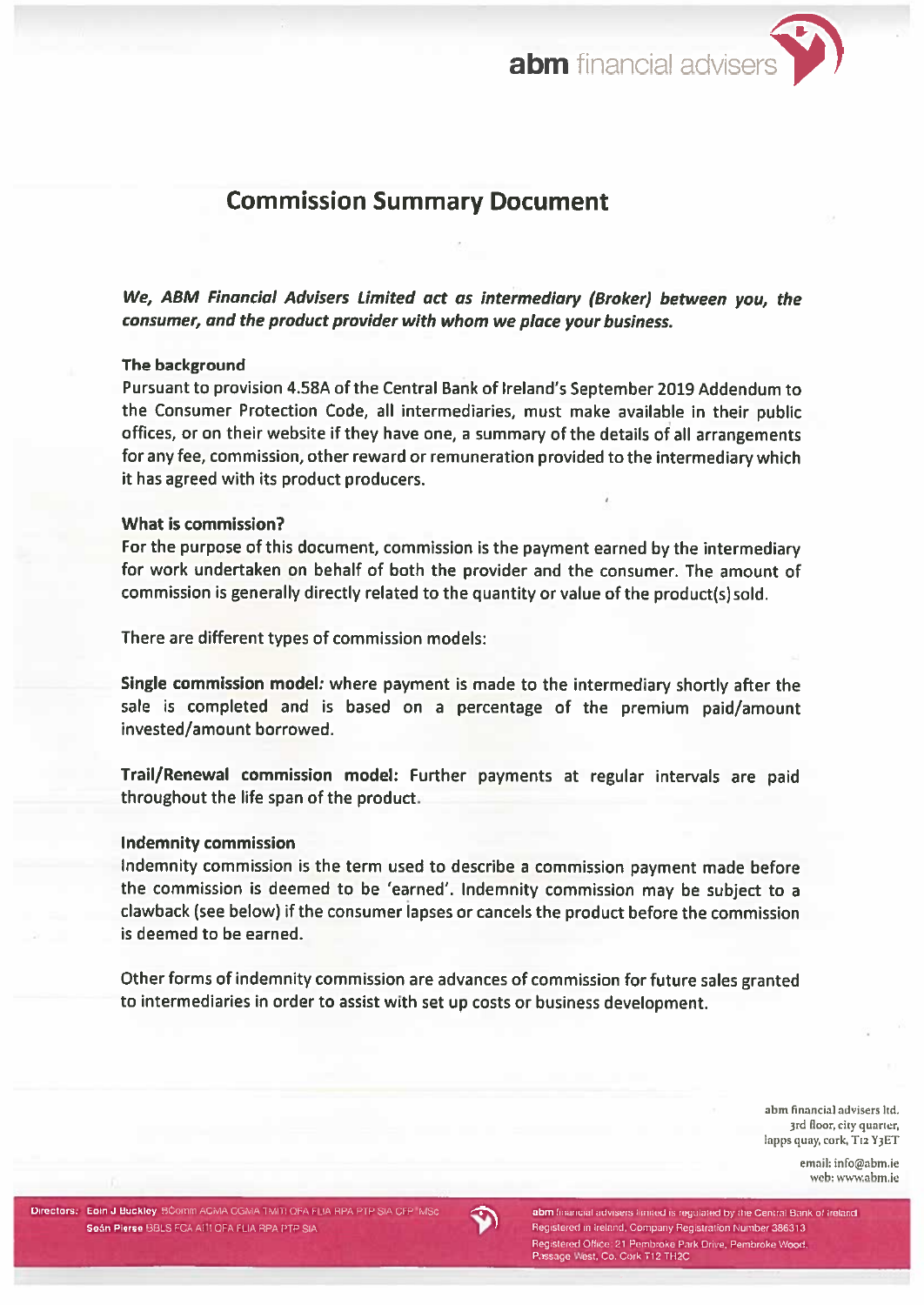#### **Profit Share arrangements**

In some cases, the intermediary may be a party to a profit-share arrangement with a product provider and will earn additional commission. Any business arranged with these product providers on a client's behalf will be placed with the product provider because that product provider is at the time of placement, the most suitable to meet the client's requirements, taking all the client's relevant information, demands and needs into account.

### **Life Assurance/Investments/Pension products**

For Life Assurance products, commission is divided into initial commission and renewal commission (related to the premium/amount invested), fund based or trail relating to accumulated fund.

Trail commission, bullet commission, fund based or renewal commission are all terms used for ongoing payments. Where an investment fund is being built up though an insurancebased investment product or a pension product, the increments may be based on a percentage of the value of the fund or the annual premium. For a single premium/lump sum product, the increment is generally based on the value of the fund.

Examples of products include Life Protection, Regular Premium Life Assurance Investments, Single Premium (lump sum) Insurance-based Investments, and Regular/Single Premium Pensions.

#### **Investments**

Investment firms, which fall within the scope of the European Communities (Markets in Financial Instruments) Regulations 2007 (the MiFID Regulations), offer both standard commission and commission models involving initial and trail commission. Increments may be based on a percentage of the investment management fees, or on the value of the fund.

### **Clawback**

Clawback is an obligation on the intermediary to repay unearned commission. Commission can be paid directly after a contract is concluded but is not deemed to be 'earned' until after a specified period of time. If the consumer cancels or withdraws from the financial product within the specified time, the intermediary must return commission to the product producer.

#### **Fees**

The firm may also be remunerated by fee by the product producer such as policy fee, admin fee, or in the case of investment firms, advisory fees.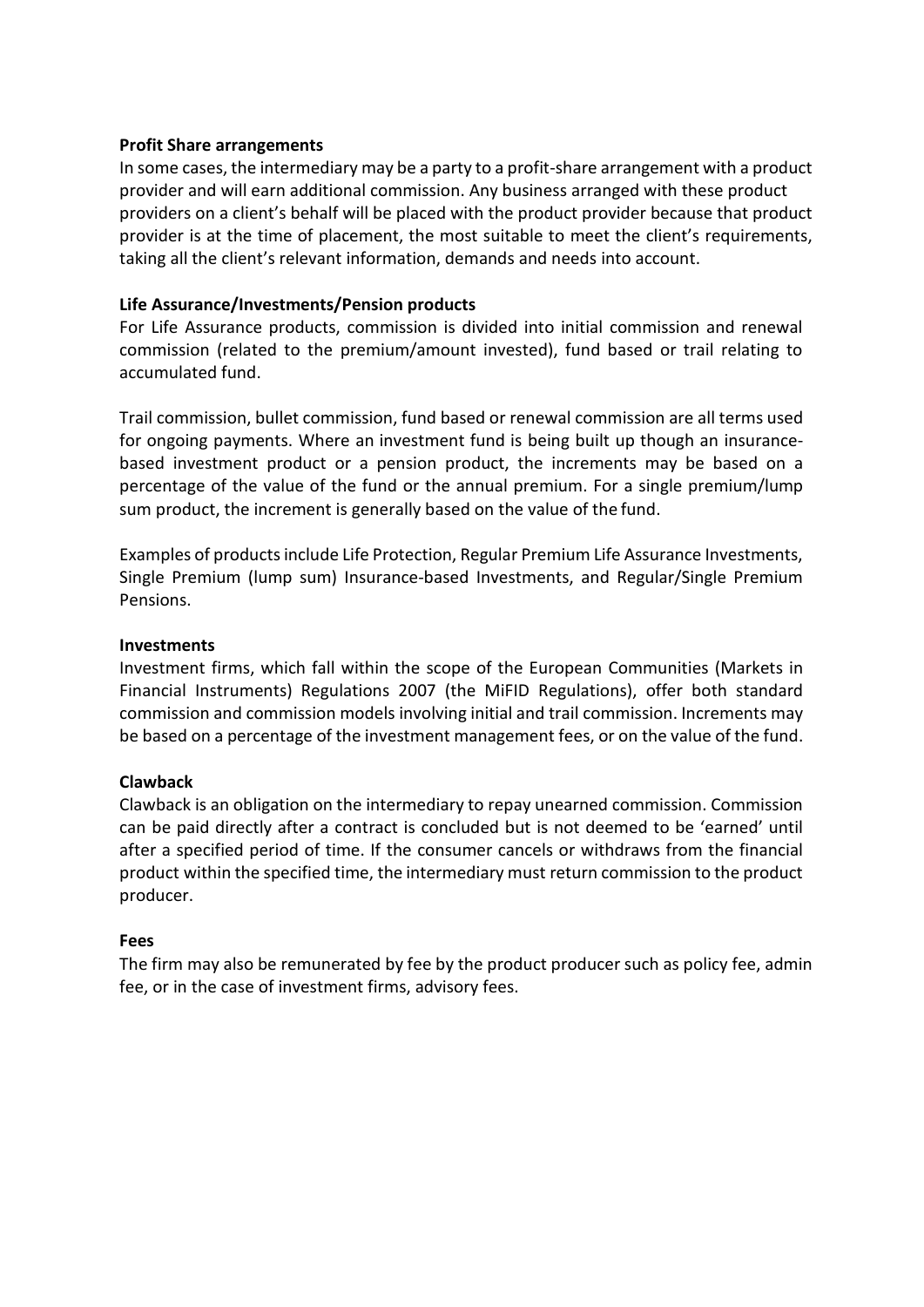### **Other Fees, Administrative Costs/ Non-Monetary Benefits**

The firm may also be in receipt of non-monetary benefits such as:

- Attendance at product provider seminars
- Assistance with Advertising/Branding
- Technical Support and access to computer software and systems

| <b>Product Producer</b>                      | <b>Benefit &amp; Support</b>            |
|----------------------------------------------|-----------------------------------------|
| <b>Aviva Life &amp; Pensions Ireland DAC</b> | <b>Educational support</b>              |
|                                              | Training support                        |
|                                              | Support for computer based system-      |
|                                              | Aviva Broker Centre                     |
| <b>Irish Life Assurance PLC</b>              | <b>Educational support</b><br>$\bullet$ |
|                                              | <b>Training Support</b>                 |
|                                              | Support for computer based system -     |
|                                              | <b>B-Line</b>                           |
| <b>New Ireland Assurance Company PLC</b>     | <b>Educational Support</b><br>$\bullet$ |
|                                              | <b>Training Support</b>                 |
|                                              | Support for computer based system -     |
|                                              | New Ireland Broker Centre               |
| <b>Royal London Insurance DAC</b>            | <b>Educational Support</b><br>$\bullet$ |
|                                              | <b>Training Support</b>                 |
|                                              | Support for computer based system -     |
|                                              | Royal London Broker Centre              |
| <b>Standard Life International DAC</b>       | <b>Educational Support</b><br>$\bullet$ |
|                                              | <b>Training Support</b>                 |
|                                              | Support for computer based system -     |
|                                              | <b>Standard Life Broker Zone</b>        |
| <b>Zurich Life Assurance PLC</b>             | <b>Educational Support</b><br>$\bullet$ |
|                                              | <b>Training Support</b>                 |
|                                              | Support for computer based system -     |
|                                              | Zurich Broker Centre                    |

The following seven tables set out the details of the various fees and commission available to our firm from the Product Producers that our firm deals with, which for ease of reference is arranged in alphabetical order.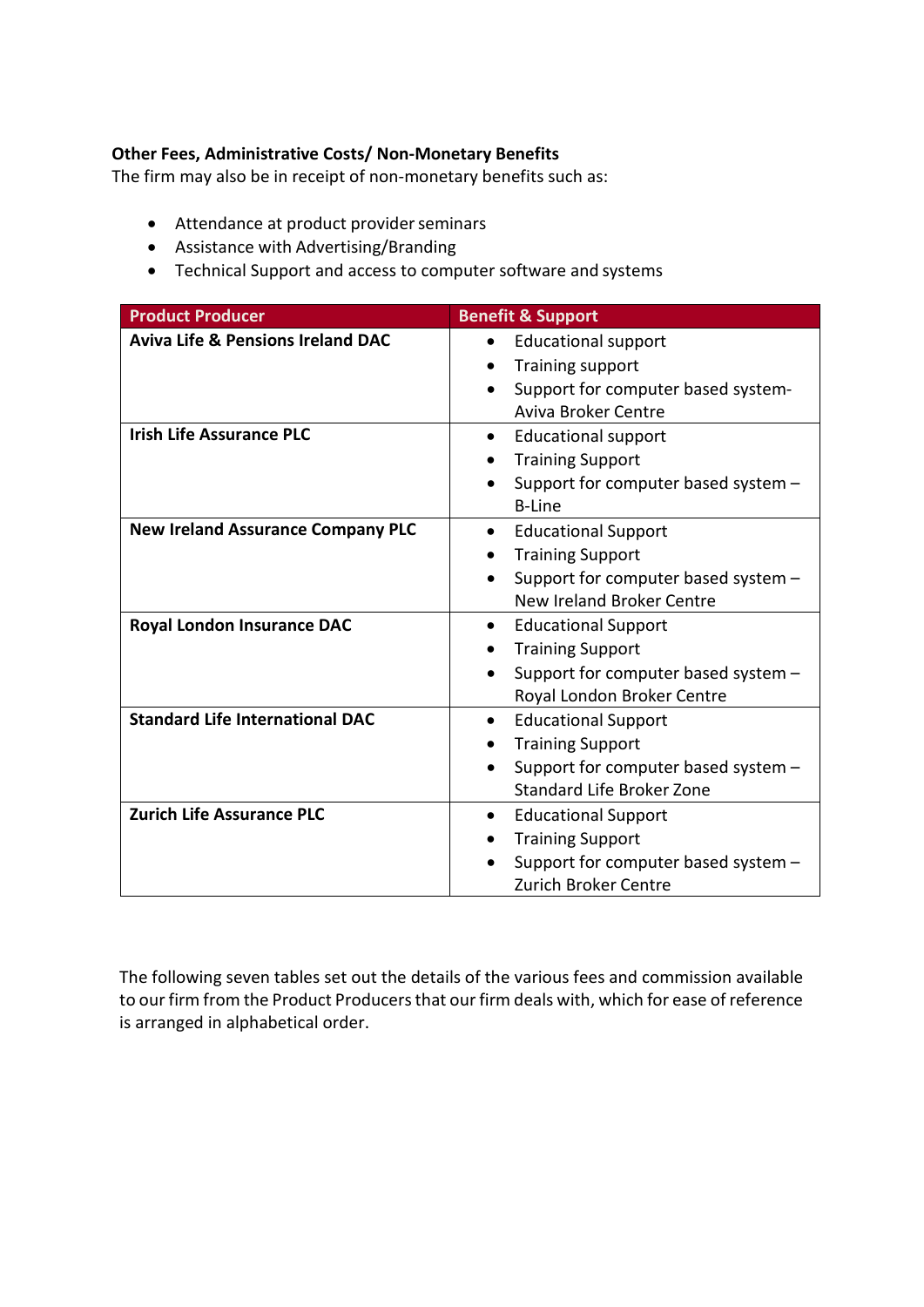# **Commission**

## **Table 1 Investment & Savings – via Life Assurance Policies**

| Product              |            | % Initial Commission            | % Recurring Commission |
|----------------------|------------|---------------------------------|------------------------|
| Provider             |            | <b>Max Year 1</b>               | <b>Max</b>             |
| Aviva                | Investment | $5\%$                           | 0.50%                  |
|                      | Savings    | 15%                             | 0.50%                  |
|                      |            |                                 |                        |
| <b>Irish Life</b>    | Investment | 5%                              | 0.50%                  |
|                      | Savings    | 5.5% (Payable in years 1/3/5/7) | 0.50%                  |
|                      |            |                                 |                        |
| <b>New Ireland</b>   | Investment | 4%                              | 0.50%                  |
|                      | Savings    | 10%                             | 0.50%                  |
|                      |            |                                 |                        |
| <b>Standard Life</b> | Investment | 4%                              | 0.50%                  |
|                      | Savings    | 15%                             | 0.50%                  |
|                      |            |                                 |                        |
| <b>Zurich</b>        | Investment | 5%                              | 0.50%                  |
|                      | Savings    | 15%                             | 0.50%                  |
|                      |            |                                 |                        |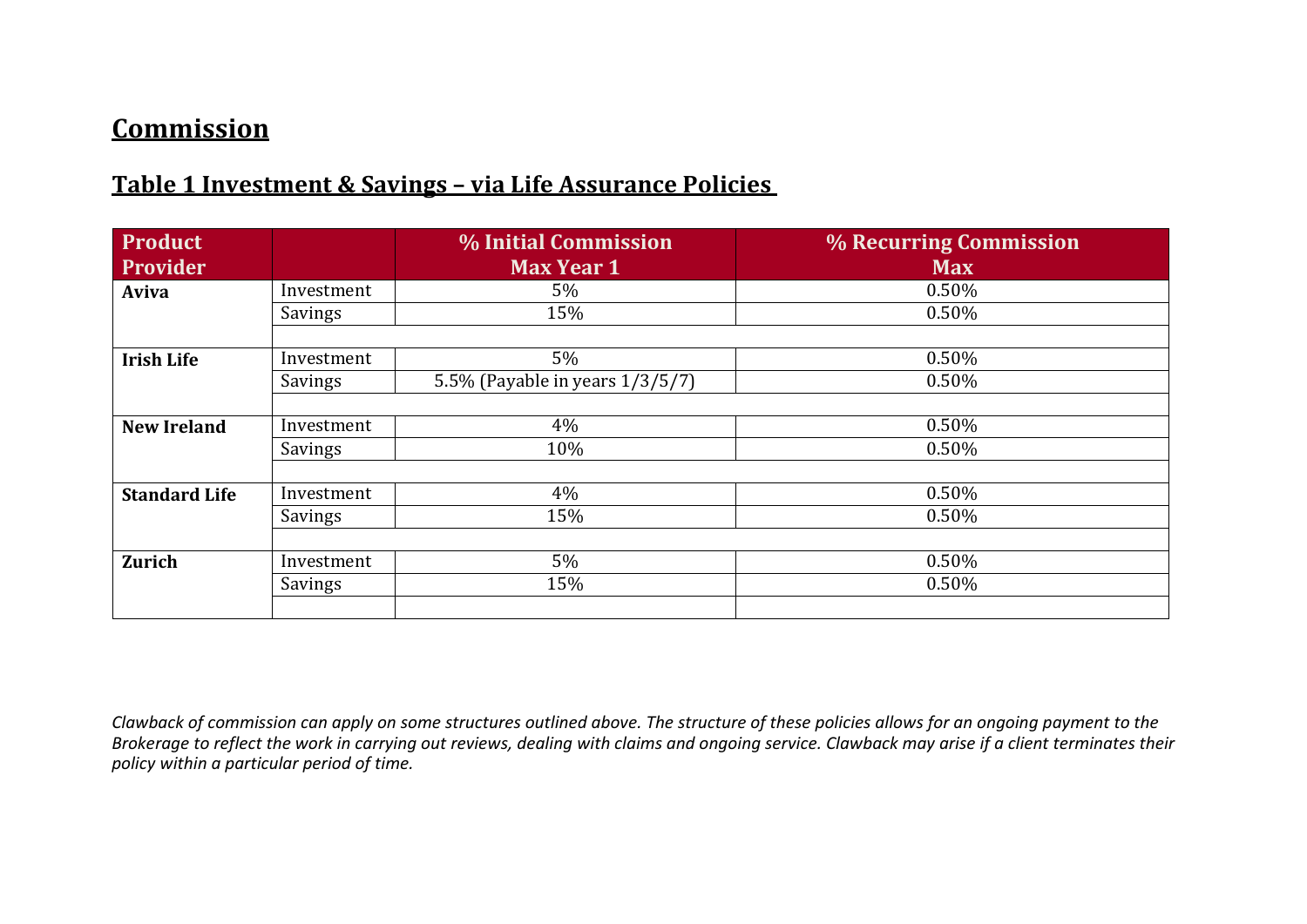## **Table 2 Investment – via Stock Broker Direct Account**

| <b>Product</b>                    |            | % Initial Commission | % Recurring Commission |
|-----------------------------------|------------|----------------------|------------------------|
| <b>Provider</b>                   |            | <b>Max Year 1</b>    | <b>Max</b>             |
| <b>Brewing Dolphin</b> Investment |            | 0.25%                | $0.25\%$               |
|                                   |            |                      |                        |
| <b>Quilter Cheviot</b>            | Investment | $0.25\%$             | 0.25%                  |
|                                   |            |                      |                        |

## **Table 3 Deposit Accounts - Nil Commission**

| <b>Product</b>       |            | % Initial Commission | % Recurring Commission |
|----------------------|------------|----------------------|------------------------|
| Provider             |            | <b>Max Year 1</b>    | <b>Max</b>             |
| <b>KBC Bank Irl</b>  | Investment | $0\%$                | $0.00\%$               |
|                      |            |                      |                        |
| <b>Permanent TSB</b> | Investment | $9\%$                | $0.00\%$               |
|                      |            |                      |                        |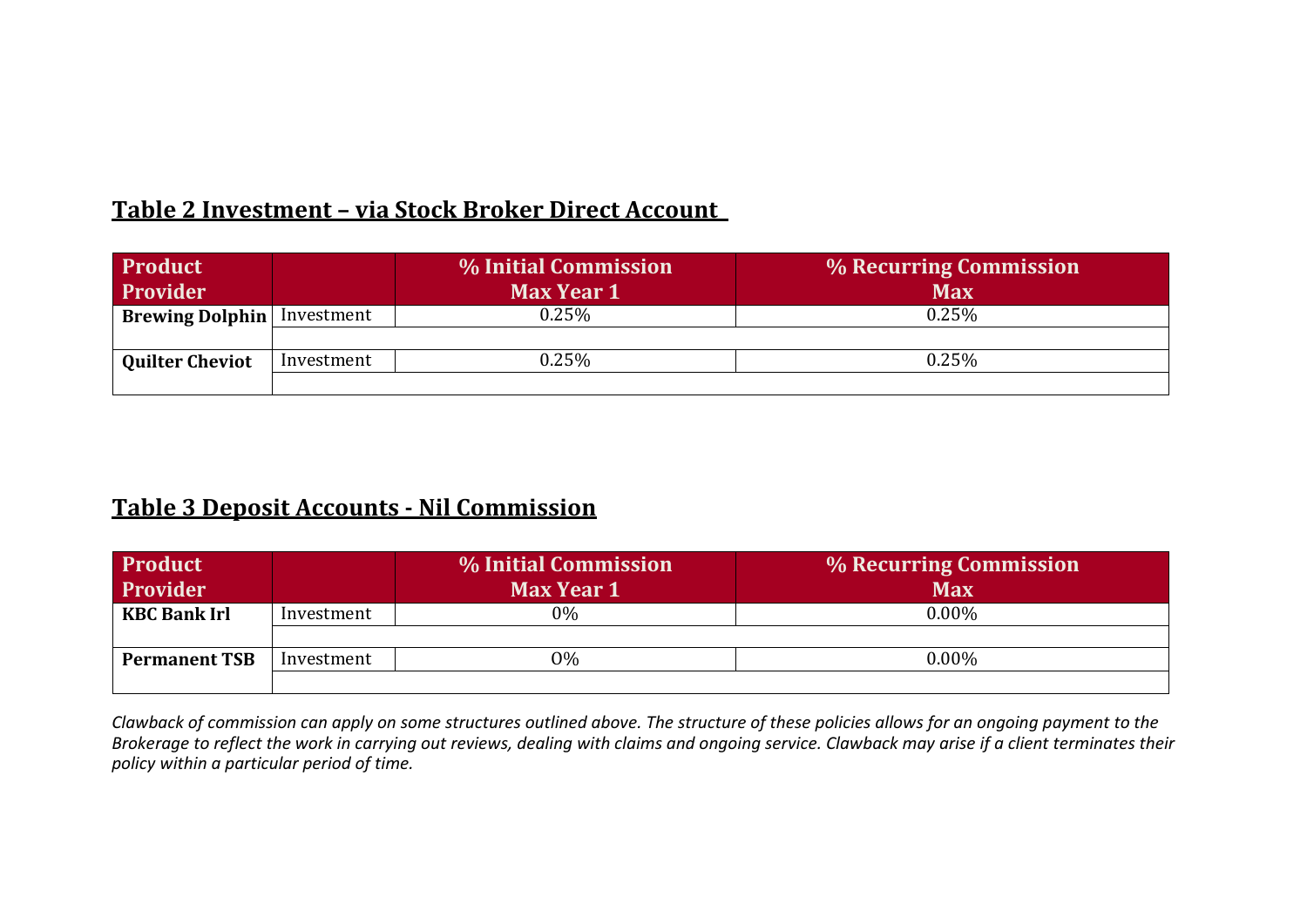## **Table 4 Pre-Retirement Pension Contracts**

**Personal Retirement Savings Plan (PRSA), Personal Retirement Bond, Single & Regular Premium Pension**

| <b>Product Provider</b>        | <b>Premium Type</b>                                                                  | % Initial Commission<br><b>Max Year 1</b>                                            | % Recurring Commission-<br><b>Max</b> |  |  |
|--------------------------------|--------------------------------------------------------------------------------------|--------------------------------------------------------------------------------------|---------------------------------------|--|--|
| Aviva                          | Single Premium                                                                       | $5\%$                                                                                | 0.5%                                  |  |  |
|                                | Regular Premium                                                                      | 25%                                                                                  | 0.5%                                  |  |  |
|                                |                                                                                      |                                                                                      |                                       |  |  |
| <b>Independent Trustee Co.</b> |                                                                                      | Self Administered. Contracts are fee based and subject to agreement with the client. |                                       |  |  |
| <b>Irish Life</b>              | Single Premium                                                                       | 5%                                                                                   | 0.5%                                  |  |  |
|                                | Regular Premium                                                                      | 17.5% payable in years 1,3,5,7                                                       | 0.5%                                  |  |  |
|                                |                                                                                      |                                                                                      |                                       |  |  |
| <b>Newcourt</b>                |                                                                                      | Self Administered. Contracts are fee based and subject to agreement with the client. |                                       |  |  |
| <b>New Ireland</b>             | Single Premium                                                                       | 5%                                                                                   | 0.5%                                  |  |  |
|                                | Regular Premium                                                                      | 25%                                                                                  | 0.5%                                  |  |  |
|                                |                                                                                      |                                                                                      |                                       |  |  |
| <b>Standard Life</b>           | Single Premium                                                                       | 5%                                                                                   | 0.5%                                  |  |  |
|                                | Regular Premium                                                                      | 25%                                                                                  | $0.5\%$                               |  |  |
|                                |                                                                                      |                                                                                      |                                       |  |  |
| <b>Wealth Options</b>          | Self Administered. Contracts are fee based and subject to agreement with the client. |                                                                                      |                                       |  |  |
| <b>Zurich</b>                  | Single Premium                                                                       | 5.5%                                                                                 | 0.5%                                  |  |  |
|                                | Regular Premium                                                                      | 20%                                                                                  | 0.5%                                  |  |  |
|                                |                                                                                      |                                                                                      |                                       |  |  |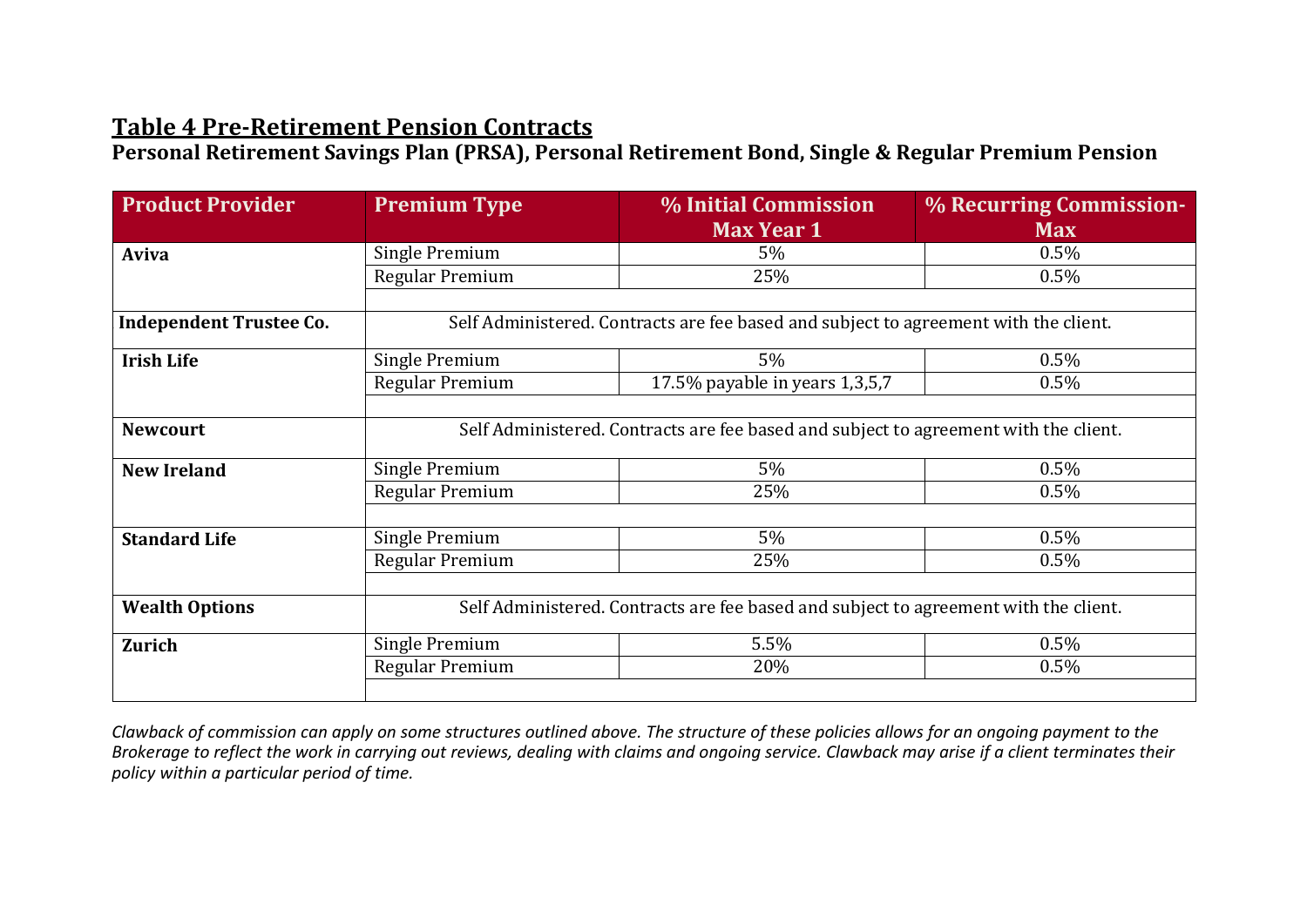# **Table 5 Post-Retirement Pension Contracts**

**Approved Minimum Retirement Fund & Approved Retirement Fund, Pension Annuities**

| <b>Product Provider</b>        | <b>Product</b>                                                                          | <b>% Initial Commission</b><br><b>Max Year 1</b>                                        | % Recurring Commission-<br><b>Max</b> |  |
|--------------------------------|-----------------------------------------------------------------------------------------|-----------------------------------------------------------------------------------------|---------------------------------------|--|
| Aviva                          | AMRF/ARF                                                                                | 5%                                                                                      | 0.5%                                  |  |
|                                | Annuity                                                                                 | 3%                                                                                      | n/a                                   |  |
|                                |                                                                                         |                                                                                         |                                       |  |
| <b>Independent Trustee Co.</b> |                                                                                         | AMRF/ARF Self Administered - This is fee based and subject to agreement with the client |                                       |  |
|                                |                                                                                         |                                                                                         |                                       |  |
| <b>Irish Life</b>              | AMRF/ARF                                                                                | 5%                                                                                      | 0.5%                                  |  |
|                                | Annuity                                                                                 | 3%                                                                                      | n/a                                   |  |
|                                |                                                                                         |                                                                                         |                                       |  |
| <b>Newcourt</b>                |                                                                                         | AMRF/ARF Self Administered - This is fee based and subject to agreement with the client |                                       |  |
|                                |                                                                                         |                                                                                         |                                       |  |
| <b>New Ireland</b>             | AMRF/ARF                                                                                | 5%                                                                                      | 0.5%                                  |  |
|                                | Annuity                                                                                 | 3%                                                                                      | n/a                                   |  |
|                                |                                                                                         |                                                                                         |                                       |  |
| <b>Standard Life</b>           | AMRF/ARF                                                                                | 4%                                                                                      | 0.5%                                  |  |
|                                | Annuity                                                                                 | 3%                                                                                      | n/a                                   |  |
|                                |                                                                                         |                                                                                         |                                       |  |
| <b>Wealth Options</b>          | AMRF/ARF Self Administered - This is fee based and subject to agreement with the client |                                                                                         |                                       |  |
|                                |                                                                                         |                                                                                         |                                       |  |
| <b>Zurich</b>                  | AMRF/ARF                                                                                | 5%                                                                                      | 0.5%                                  |  |
|                                | Annuity                                                                                 | 3%                                                                                      | n/a                                   |  |
|                                |                                                                                         |                                                                                         |                                       |  |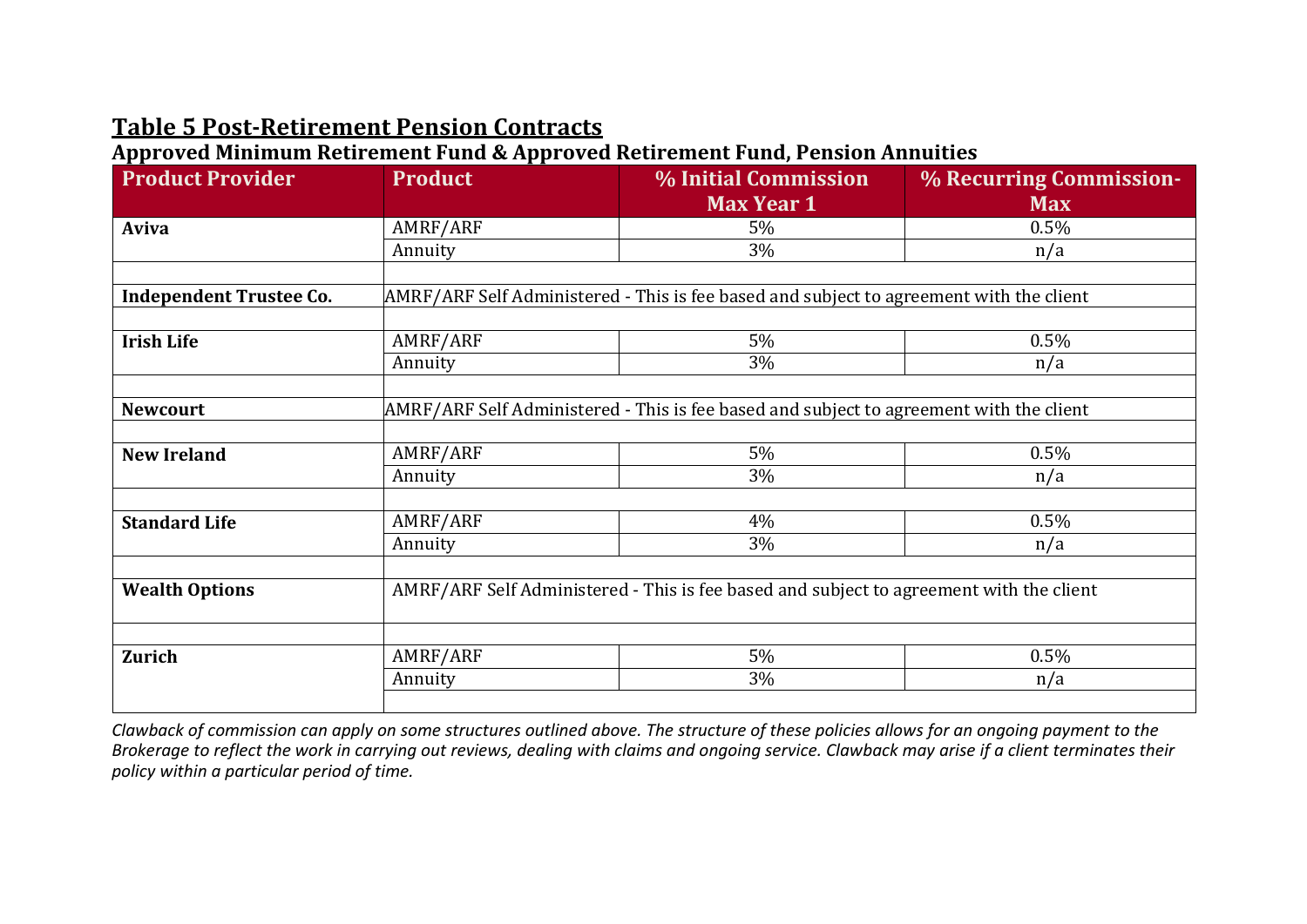| <b>Company</b>    | <b>Product</b>             | % Initial Max-<br>Year 1 | <b>Other Initial</b> | <b>Total</b><br><b>Initial</b> | <b>Renewal-</b><br><b>Rest of Term</b> |
|-------------------|----------------------------|--------------------------|----------------------|--------------------------------|----------------------------------------|
| Aviva             | <b>Term Protection</b>     | 100%                     | 0%                   | 100%                           | 10%                                    |
|                   | <b>Mortgage Protection</b> | 100%                     | $0\%$                | 100%                           | 10%                                    |
|                   | Serious Illness            | 100%                     | 0%                   | 100%                           | 10%                                    |
|                   | <b>Income Protection</b>   | 100%                     | $0\%$                | 100%                           | 15%                                    |
|                   | Pension Term<br>Assurance  | 100%                     | $0\%$                | 100%                           | 10%                                    |
|                   |                            |                          |                      |                                |                                        |
| <b>Irish Life</b> | <b>Term Protection</b>     | 100%                     | Year 2-5: 20%        | 180%                           | 3% Level<br>6% Indexed                 |
|                   | <b>Mortgage Protection</b> | 100%                     | Year 2-5: 20%        | 180%                           | 3% Level<br>6% Indexed                 |
|                   | <b>Serious Illness</b>     | 100%                     | Year 2-5: 20%        | 180%                           | 3% Level<br>6% Indexed                 |
|                   | Pension Term<br>Assurance  | 100%                     | Year 2-5: 20%        | 180%                           | 3% Level<br>6% Indexed                 |
|                   | Whole of Life              | 100%                     | Year 2-5: 20%        | 180%                           | 3% Level<br>6% Indexed                 |
|                   | <b>Income Protection</b>   | 120%                     | Year 3 & Year 6: 30% | 180%                           | From Year 7:<br>3% Level/6% indexed    |

## **Table 6 (A) Protection Products – Standard Frontloaded Commission**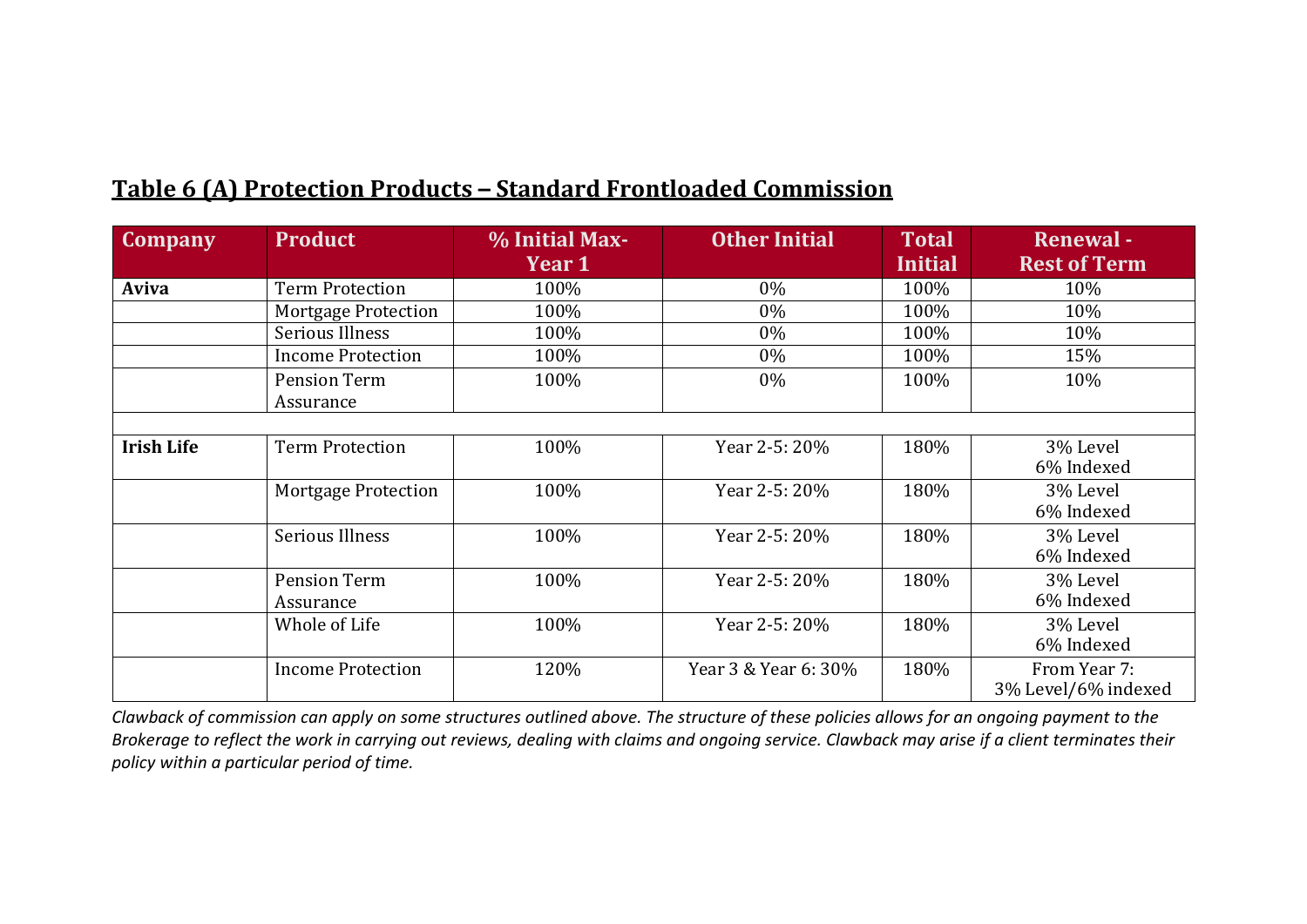## **Table 6 (B) Protection Products – Standard Frontloaded Commission**

| <b>Company</b>      | <b>Product</b>                   | % Initial Max-<br>Year 1 | <b>Other Initial</b>        | <b>Total</b><br><b>Initial</b> | <b>Renewal-</b><br><b>Rest of Term</b> |
|---------------------|----------------------------------|--------------------------|-----------------------------|--------------------------------|----------------------------------------|
|                     |                                  |                          |                             |                                |                                        |
| <b>New Ireland</b>  | <b>Term Protection</b>           | 100%                     | Year 2-5: 20%               | 180%                           | 3%                                     |
|                     | <b>Mortgage Protection</b>       | 100%                     | Year 2-5: 20%               | 180%                           | 3%                                     |
|                     | <b>Serious Illness</b>           | 100%                     | Year 2-5: 20%               | 180%                           | 3%                                     |
|                     | <b>Pension Term</b><br>Assurance | 130%                     | 0%                          | 130%                           | 3%                                     |
|                     | <b>Income Protection</b>         | 130%                     | 0%                          | 130%                           | 3%                                     |
|                     |                                  |                          |                             |                                |                                        |
| <b>Royal London</b> | <b>Term Protection</b>           | 100%                     | Year 2-5: 20%               | 180%                           | 3%                                     |
|                     | <b>Mortgage Protection</b>       | 100%                     | Year 2-5: 20%               | 180%                           | 3%                                     |
|                     | <b>Serious Illness</b>           | 100%                     | Year 2-5: 20%               | 180%                           | 3%                                     |
|                     | <b>Pension Term</b><br>Assurance | 100%                     | Year 2-5: 20%               | 180%                           | 3%                                     |
|                     | Whole of Life                    | 100%                     | Year 2-5: 20%               | 180%                           | 3%                                     |
|                     | <b>Income Protection</b>         | 100%                     | Year 2:40%<br>Year 3-5: 20% | 200%                           | 3%                                     |
|                     |                                  |                          |                             |                                |                                        |
| <b>Zurich</b>       | <b>Term Protection</b>           | 100%                     | Year 2-9: 12%               | 208%                           | 3%                                     |
|                     | <b>Mortgage Protection</b>       | 100%                     | Year 2-9: 12%               | 208%                           | 3%                                     |
|                     | Serious Illness                  | 100%                     | Year 2-9: 12%               | 208%                           | 3%                                     |
|                     | Whole of Life                    | 90%                      | Year 2-5: 18%               | 162%                           | 3%                                     |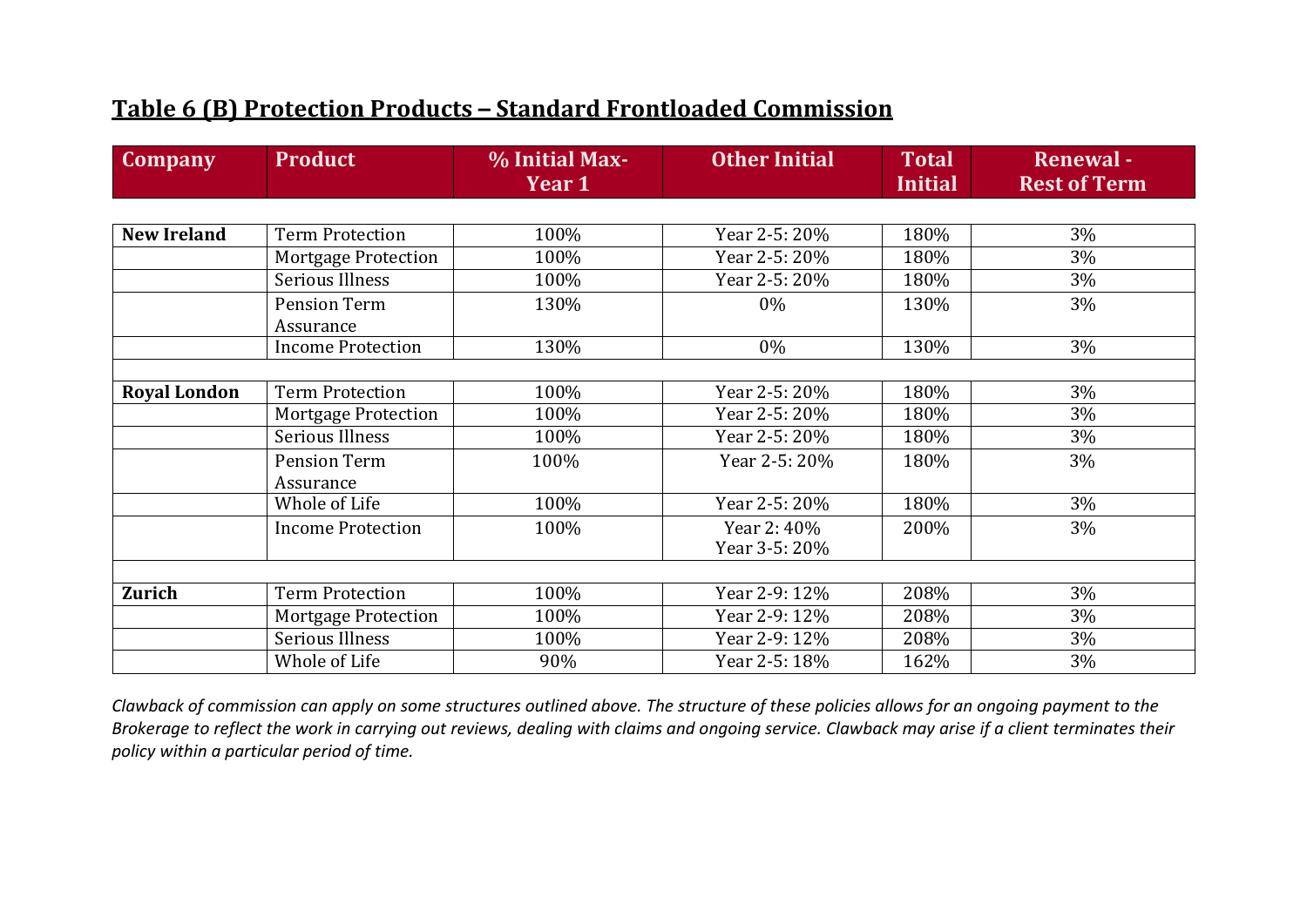## **Table 7 (A) Protection Products – Flat Commission (Same % annually)**

| <b>Company</b>    | <b>Product</b>                   | % Initial Max- | <b>Other Initial</b> | <b>Total</b>   | <b>Renewal-</b>     |
|-------------------|----------------------------------|----------------|----------------------|----------------|---------------------|
|                   |                                  | Year 1         |                      | <b>Initial</b> | <b>Rest of Term</b> |
| Aviva             | <b>Term Protection</b>           | 22%            | 0%                   | 22%            | 22%                 |
|                   | <b>Mortgage Protection</b>       | 22%            | 0%                   | 22%            | 22%                 |
|                   | <b>Serious Illness</b>           | 22%            | $0\%$                | 22%            | 22%                 |
|                   | <b>Income Protection</b>         | 30%            | 0%                   | 30%            | 30%                 |
|                   | Pension Term                     | 22%            | 0%                   | 22%            | 22%                 |
|                   | Assurance                        |                |                      |                |                     |
|                   | Group Life Cover                 | 6%             | 0%                   | 6%             | 6%                  |
|                   | <b>Group PHI</b>                 | 12.5%          | 0%                   | 12.5%          | 12.5%               |
|                   |                                  |                |                      |                |                     |
| <b>Irish Life</b> | <b>Term Protection</b>           | 20%            | 0%                   | 20%            | 20%                 |
|                   | <b>Mortgage Protection</b>       | 20%            | 0%                   | 20%            | 20%                 |
|                   | Serious Illness                  | 20%            | 0%                   | 20%            | 20%                 |
|                   | <b>Pension Term</b><br>Assurance | 20%            | 0%                   | 20%            | 20%                 |
|                   | Whole of Life                    | 20%            | 0%                   | 20%            | 20%                 |
|                   | Group Life Cover                 | 6%             | 0%                   | 6%             | 6% pa               |
|                   | Group Income<br>Protection       | 12.5%          | 0%                   | 12.5%          | 12.5% pa            |
|                   |                                  |                |                      |                |                     |

*Clawback of commission does not apply on the flat commission structures outlined above. The structure of these policies allows for an ongoing payment to the Brokerage to reflect the work in carrying out reviews, dealing with claims and ongoing service.*